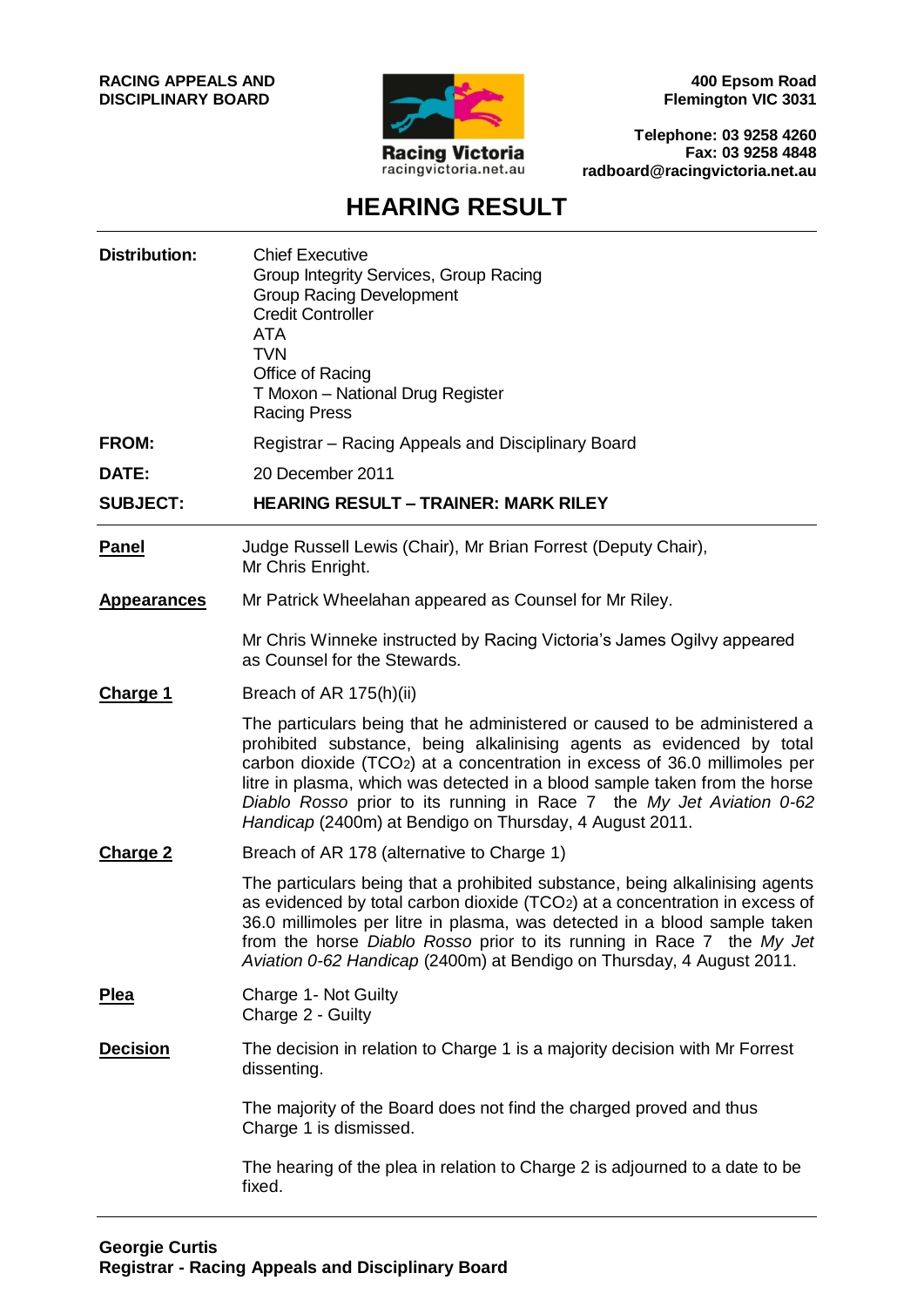# **TRANSCRIPT OF PROCEEDINGS**

# **RACING APPEALS AND DISCIPLINARY BOARD**

\_\_\_\_\_\_\_\_\_\_\_\_\_\_\_\_\_\_\_\_\_\_\_\_\_\_\_\_\_\_\_\_\_\_\_\_\_\_\_\_\_\_\_\_\_\_\_\_\_\_\_\_\_\_\_\_\_\_\_\_\_\_\_

# **HIS HONOUR JUDGE R.P.L. LEWIS, Chairman MR B. FORREST, Deputy Chairman MR C. ENRIGHT**

#### **EXTRACT OF PROCEEDINGS**

#### **DECISION**

#### **TRAINER: MARK RILEY**

#### **MELBOURNE**

# **TUESDAY, 20 DECEMBER 2011**

MR C.J. WINNEKE appeared on behalf of the RVL Stewards

MR P.J. WHEELAHAN appeared on behalf of Mr M. Riley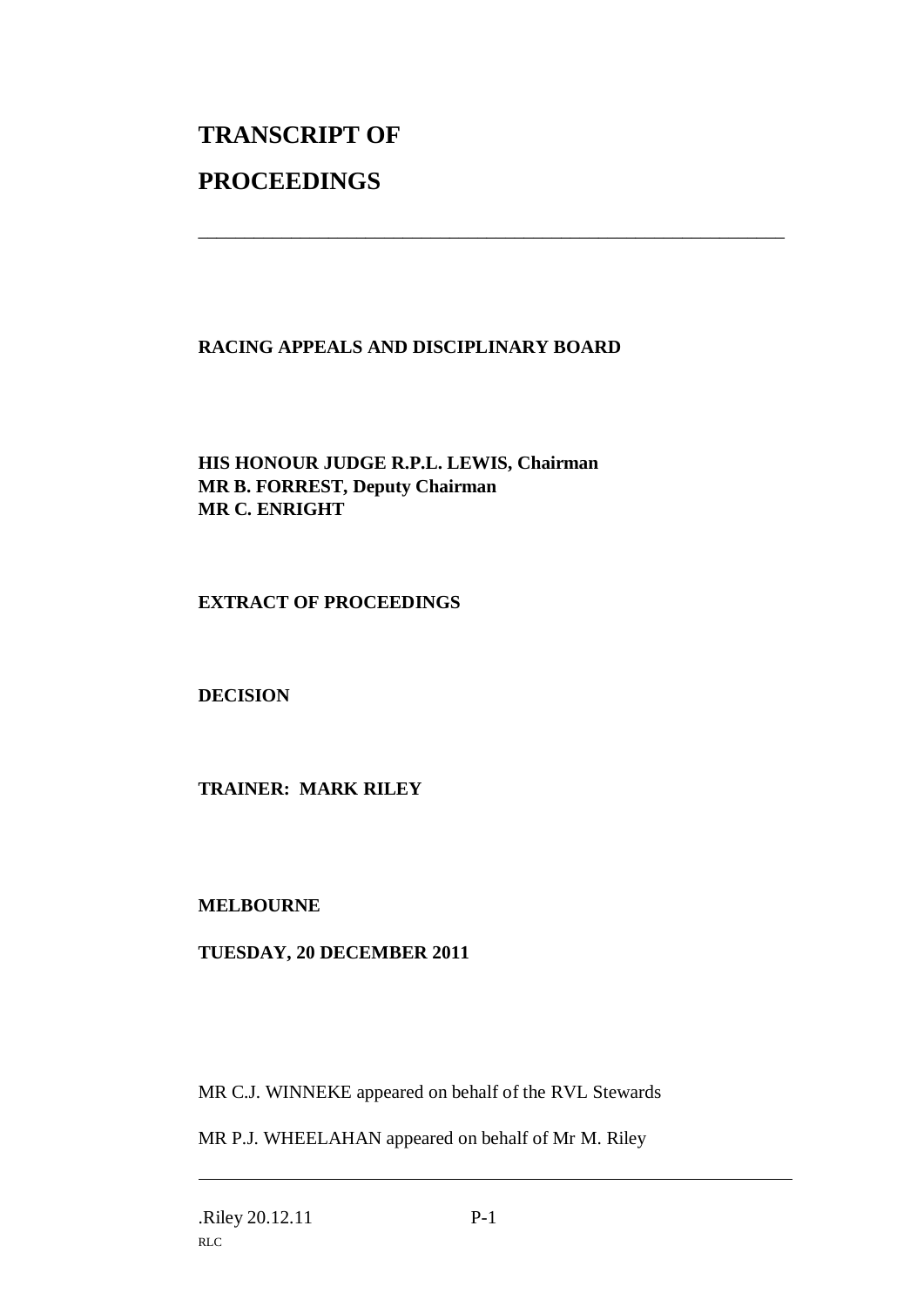CHAIRMAN: The Board will now give its decision which is a majority decision. Mark Riley, you have pleaded not guilty to Charge 1, being a charge laid under Australian Rule 175(h)(ii) in that on 4 August 2011, you administered or caused to be administered a prohibited substance to a horse trained by you, which substance was detected in a pre-race blood sample.

You have pleaded guilty to Charge 2, laid under Australian Rule of Racing 178, in that you presented a horse to race on 4 August 2011 with a prohibited substance in its system.

The horse was Diablo Rosso. It ran second-last of 13 runners, beaten 19 lengths in a 0-62 2400-metre race at Bendigo. The sample was taken at 2.12 pm and the race time was 3.05 pm.

The analysis by Racing Analytical Services Ltd, RASL, revealed a total plasma carbon dioxide concentration of greater than 39 millimoles per litre, as did the referee sample which was analysed by the Racing Science Centre, Queensland. The threshold level for TCO2 which naturally occurs in a horse is 36 millimoles per litre in plasma, plus or minus 1.0 for uncertainty of measurement. Beyond this threshold figure, the total plasma carbon dioxide concentration becomes a prohibited substance. On 10 August 2011, a further blood sample was taken from the horse at Riley's Mornington stables. Upon analysis, the TCO2 reading was 28.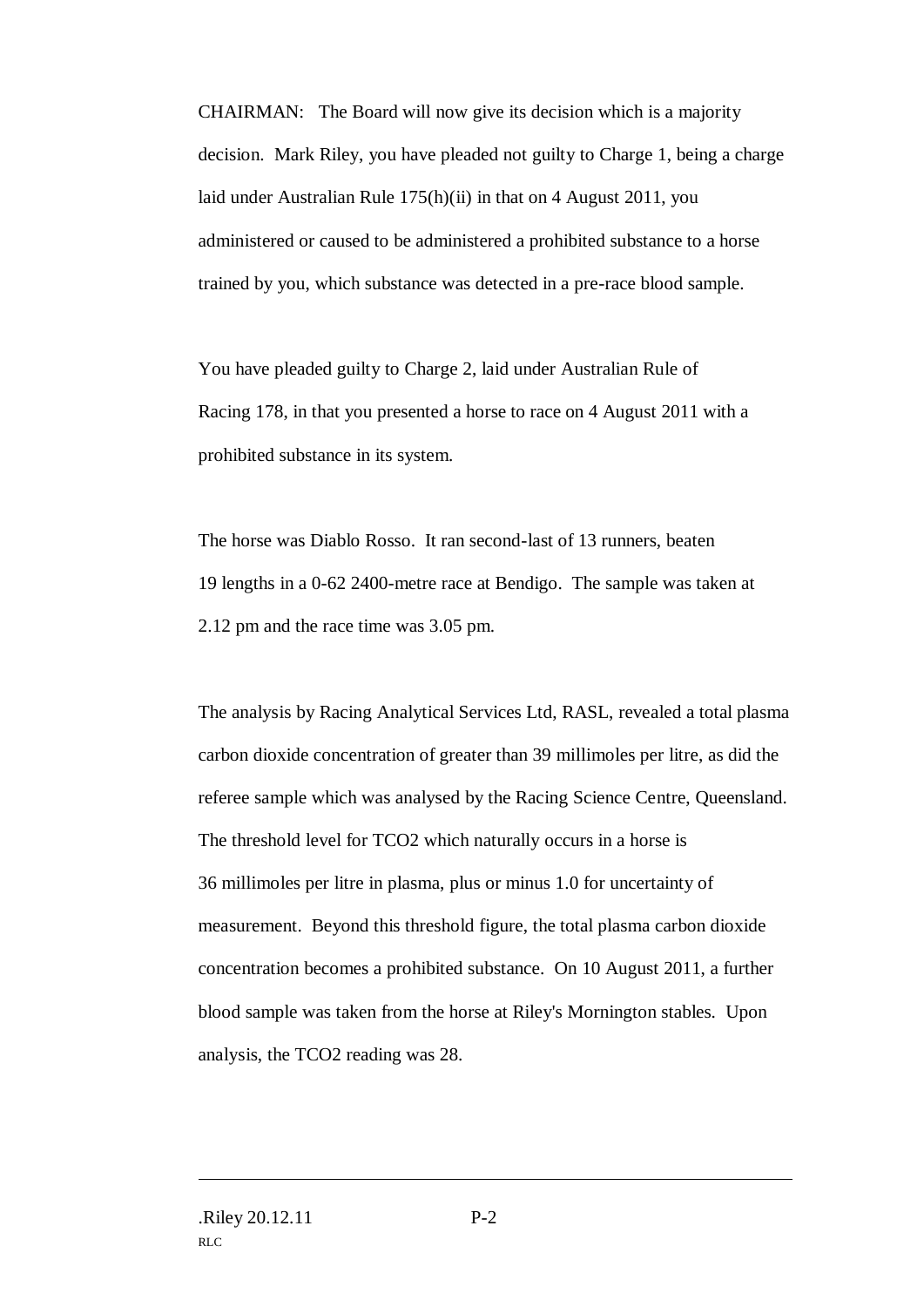The standard of proof: since these are very serious charges, the standard of proof is that referred to in the well-known case of Briginshaw v Briginshaw (1938) CLR. Whilst the standard of proof is on the balance of probabilities, the Board must be reasonably satisfied that the charge has been proved. It is not a matter of mechanical comparison between competing views. Inter alia, the Board must consider and bear in mind the seriousness of the particular charge and the gravity of the consequences which flow or may flow from a particular finding.

The Stewards' case was presented by Mr Christopher Winneke of counsel. There is no challenge to the results of the analysis to which I have referred. That being conceded, the Stewards rely on the evidence of Dr Cust and Dr Vine and the circumstances which existed on the morning of the race.

Dr Cust has opined that for a level of greater than 39 to be achieved, it is most likely that a race-day administration occurred within four to six hours of the taking of the blood sample, usually by nasogastric tube, drenching gun or in the drinking water. Dr Cust also was of the opinion that the reading of 28, following sampling at the stables on 10 August 2011, leant support to his opinion. Further, the Stewards allege that Mark Riley, who was on his own admission experienced in stomach tubing horses, had the opportunity to administer or cause to be administered alkalinising agents on the morning of the race.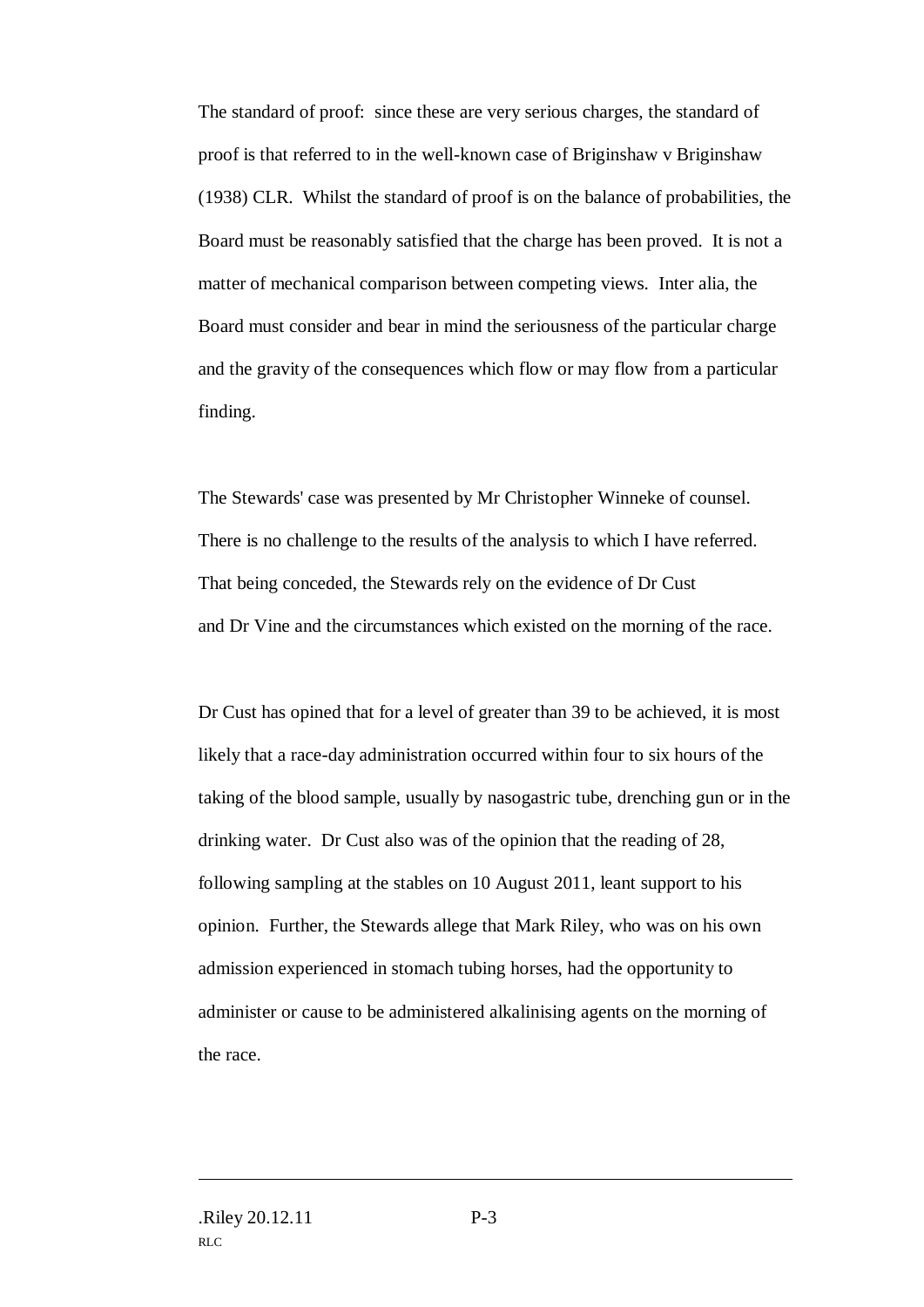The defence case was presented by Mr Patrick Wheelahan of counsel. It is admitted that on the morning of the day prior to the race, Riley administered alkalinising agents by means of a nasogastric tube. It is then said that unknown to Riley in the days prior to the race and indeed on the morning of the race, the horse ingested contaminated feed, mouldy corn, which contained mycotoxins and fusaric acid, substances which affect TCO2 levels. Riley denied giving the horse any alkalinising agents on the day of the race. It was submitted that the ingestion of contaminated feed was responsible for raising the horse's TCO2 levels to greater than 39. In the circumstances, since he was understandably ignorant that mouldy corn was present in feed, the Board could not be comfortably satisfied that Riley had administered or caused to be administered a prohibited substance.

I now turn to the evidence. The Board accepts that the sample of feed which was analysed contained low concentrations of a mycotoxin known as fumonisin. The board also accepts the opinion of Prof Smith that the sample also contained large amounts of a co-contaminant known as fusaric acid. The Board finds that Diablo Rosso ingested feed containing fumonisin and fusaric acid. The quantity of fumonisin may have been greater or less than what was demonstrated by analysis. It is not in dispute that fumonisin and fusaric acid may elevate TCO2 levels in horses; the question is, to what extent did the contaminated feed elevate the horse's TCO2 levels? The Stewards say it was minimal. Mr Riley says that but for the contamination, the TCO2 levels would not have exceeded the threshold.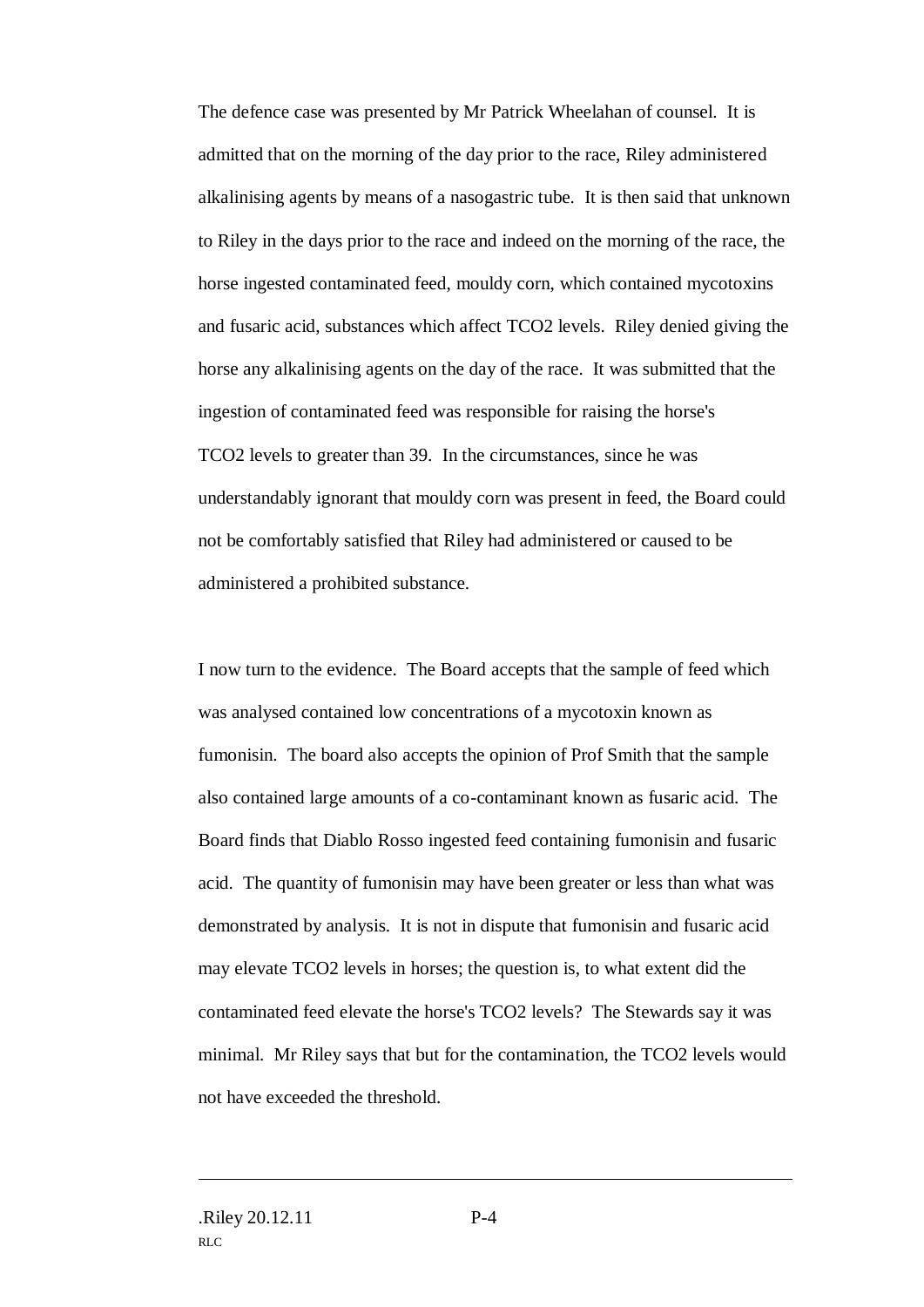This is a highly unusual case, even a unique case. The understanding of fusarium mycotoxicosis in horses is extremely limited. In this case, there is no expert who can offer an opinion on the effects of mycotoxins on TCO2 levels in horses. Dr Cust is an experienced veterinarian but a non-expert in this field. Dr Vine is an analytical chemist, a scientist. Dr Clarke is a veterinarian. Prof Smith is an expert in feed toxicology and, as such, his opinions carry considerable weight.

As I have previously indicated, Dr Cust simply says that a reading of greater than 39 clearly means that the horse was drenched on the morning of the race, even assuming that it had ingested mycotoxins. He gained support for his opinion by having regard to the likely "resting" level of TCO2 which he conceded might be about 30. Even allowing for some elevation of that figure as a result of ingesting contaminated feed, it was highly unlikely that a level of TCO2 would exceed the threshold unless the horse had been drenched on the morning of the race.

Dr Clarke has a fundamentally different opinion. He challenged the so-called resting level of the horse. In his opinion, the bicarbonate levels as revealed by Gribbles Pathology were likely to be reasonably accurate and when one extrapolated from those readings, a high TCO2 level was produced. Dr Clarke said that he not only had reliance on the Gribbles readings but his acceptance of those readings came in part from his general knowledge and from the paper of Waller et al. He did not agree with Dr Vine's opinion that the blood gas analyser used by Gribbles produced unreliable results compared with the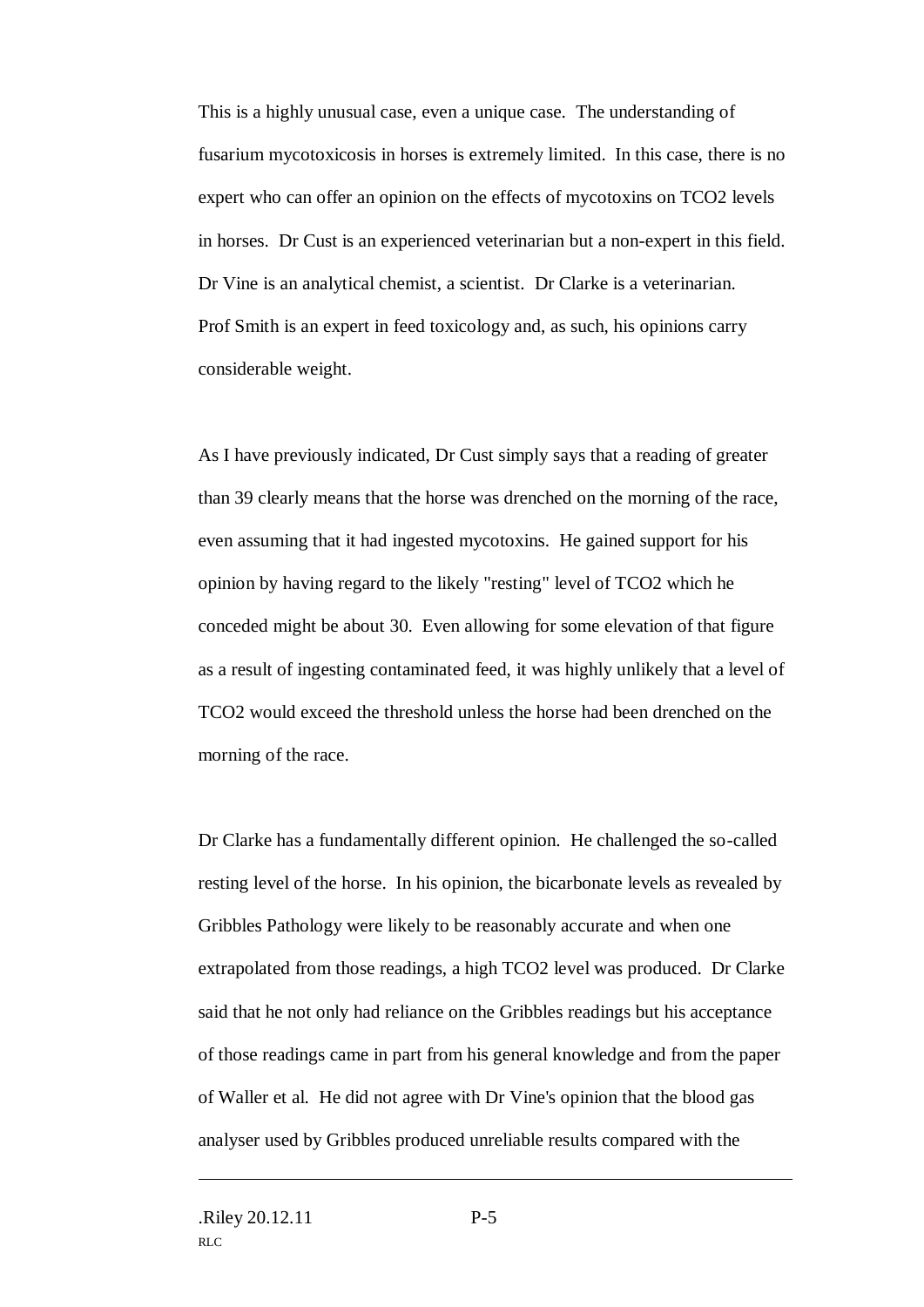Beckman ELISE machine used by RASL which actually measure TCO2 concentrations rather than arrive at them after making calculations from bicarbonate levels.

The Board notes that there is support for Dr Clarke's opinion in the paper by Lloyd et al where, on page 133 the following appears, under the heading Comparison of the Auto-Analyser to the Blood Gas Machine:

*There was a good correlation between the TCO2 measurements from the Beckman Synchron ELISE and the blood gas machine.*

Dr Clarke also quarrelled with the expression that at Bendigo, Diablo Rosso was "presented fit to race". He disagreed with Dr Cust's view that unless the horse showed pre-race outward signs that it was suffering from cardiopulmonary difficulty, there would be no increase in TCO2 levels. Dr Clarke made the point that the phrase "presented fit for racing" did not allow for subclinical changes which may affect performance without the horse showing overt signs of disease. He argued that low-level exposure to mycotoxins, assuming that the horse had ingested the amounts found on analysis, may induce subclinical changes. He said that there were many ways in which a horse could be affected: biological, systemic, renal. He said that more research needs to be done. He instanced the situation with the horse, Astraios, trained by Mr Riley. Five days before that horse was put down because of mycotoxin poisoning, it was put on a float and taken to Adelaide. Notwithstanding that the horse must have been in the final stages of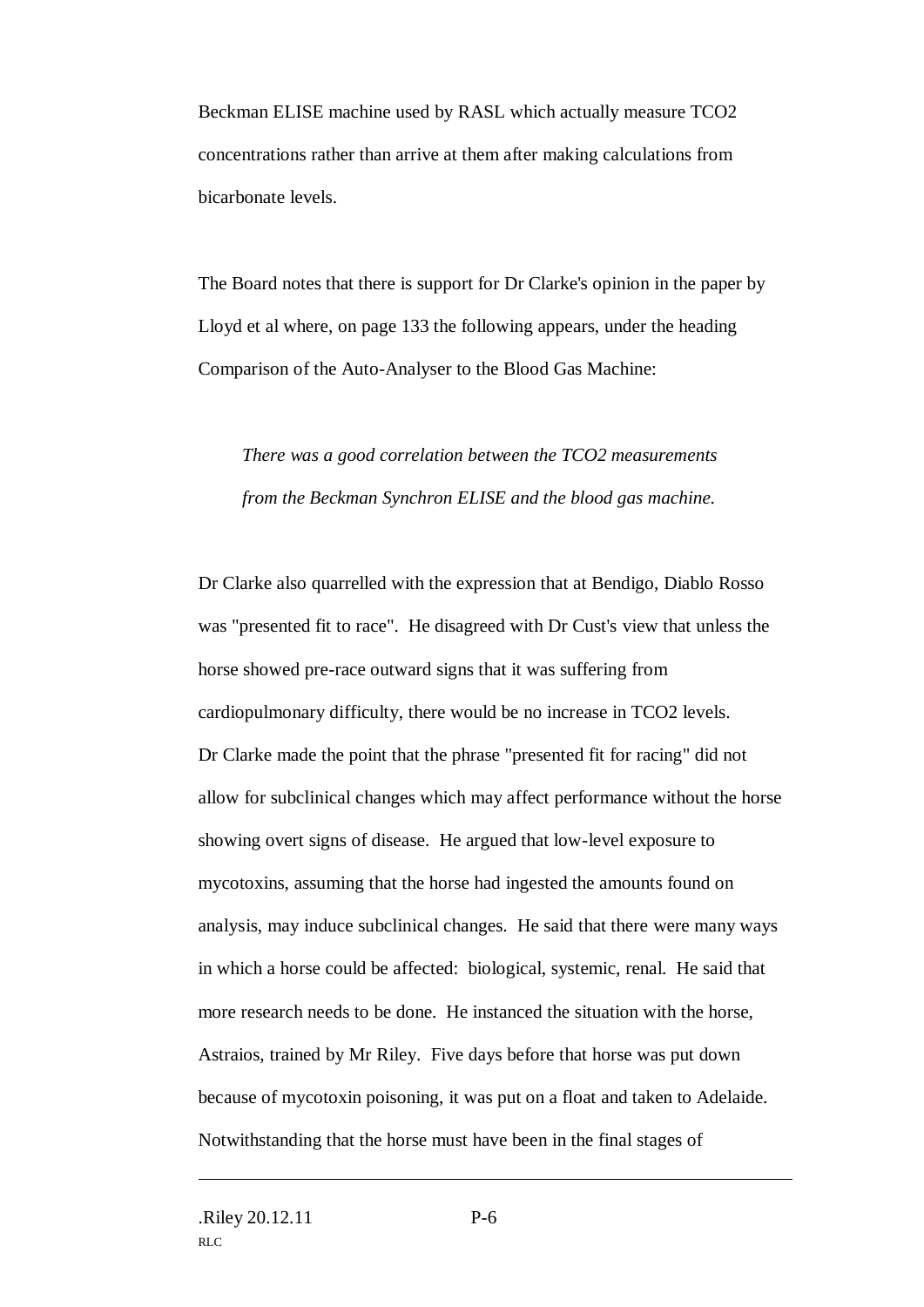succumbing to poisoning, it looked healthy and presumably was considered fit to race.

Dr Clarke also referred to a pre-race Gribbles report of 1 August 2011 which indicated that there was a reading of 8 per cent monocytes, which elevation was consistent with muscle damage not readily observed, or post-virus.

On the assumption that the Gribbles bicarbonate readings were sufficiently accurate and accepting that Mr Riley stomach tubed the horse on the morning of 3 August 2011, Diablo Rosso's already high TCO2 levels were further increased. It was implicit in the conclusions in Dr Clarke's statement that the levels were then in the range of 36 to 37. Dr Clarke, then adopting the results of a study referred to in the G.W. Smith et al paper of 2002, added a 10 per cent increase to allow for fumonisin effect and by so doing, accounted for the greater than 39 result found by RASL.

I have already referred to one aspect of Dr Vine's opinion. Another important piece of evidence is his statement that following a control test of a horse population of 500, it was concluded that the statistical probability of a horse not treated with alkalinising agents exceeding 37 was one in two million. Dr Clarke was well aware of that piece of research but pointed out that electrolytes were withdrawn from those horses 24 hours prior to sampling.

For the record, the Board finds that Mr Riley did have the opportunity to administer alkalinising agents on race-day morning, but for reasons soon to be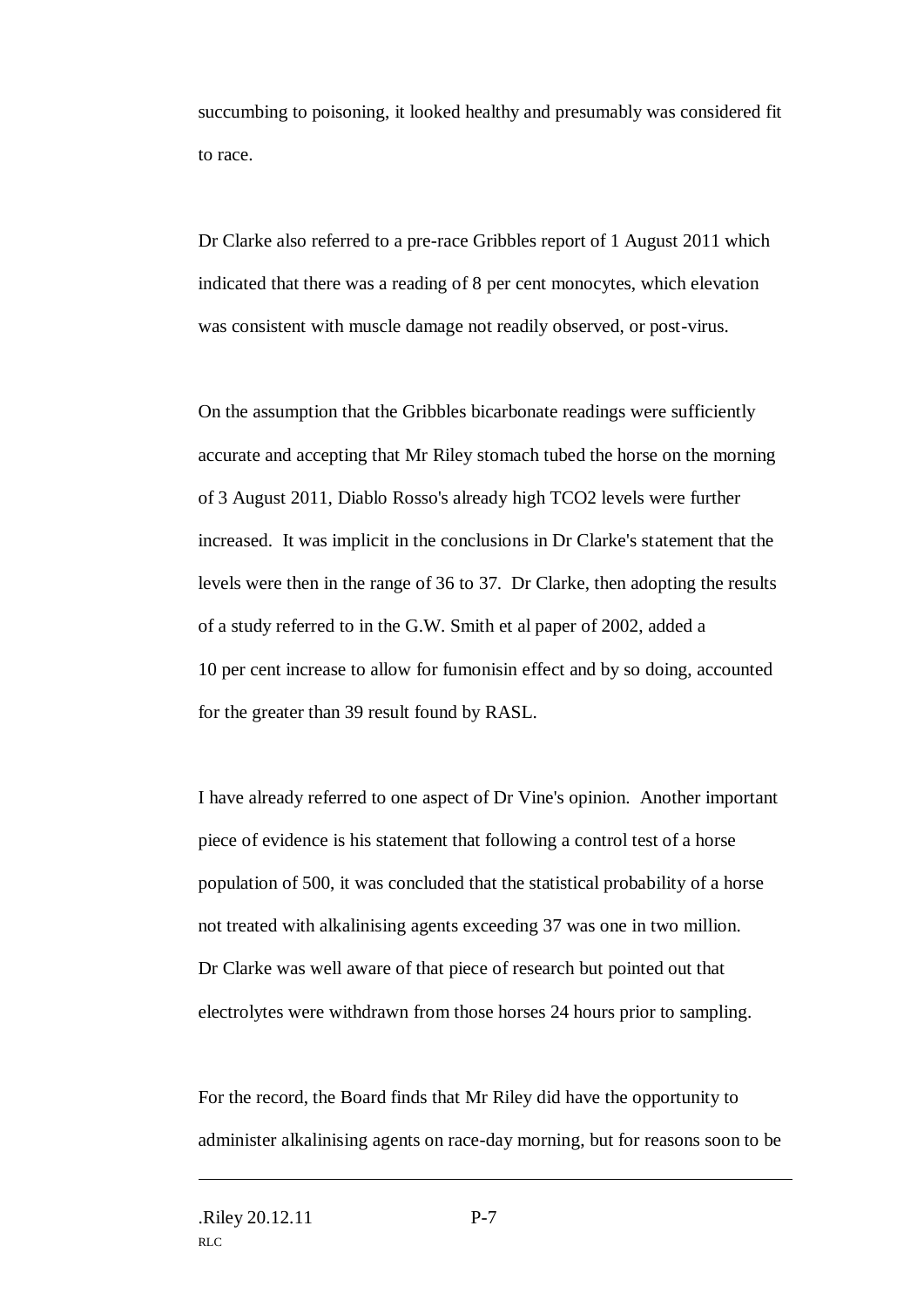stated, the Board does not intend to develop this aspect. For the sake of completeness, we regard as significant the inherent improbability of Mr Riley, well experienced in stomach tubing horses, of adding what could only be described as an extraordinary amount of bicarbonate to a race-day morning drench.

In what has been a most perplexing case, the Board has been required to consider facts subject to variables, conclusions based on assumptions, differences in analytical methodology, differences in opinion of experts based on different studies. The evidence is bedevilled with uncertainty and therefore the Board should be reluctant to draw conclusions based on such evidence, be it in favour of one party or the other.

It would be tempting to adopt a simplistic approach and say, "Well, the resting level was 28 to 30 and therefore, notwithstanding evidence of variations in TCO2 levels and the effect of mycotoxins, there is no way this horse could return a TCO2 level of greater than 39, therefore it must have been tubed or otherwise drenched on race-day morning." However, the position is the Board is not dealing with an allegation by a trainer that has not been proved. It is not a theory that Diablo Rosso's feed was contaminated. The Board has found that it was. There is evidence which, if accepted, would justify the conclusion that Mark Riley was not responsible for administering a prohibited substance.

The Stewards carry the onus of satisfying the Board that the trainer's explanation and the evidence in support of it should be rejected. A situation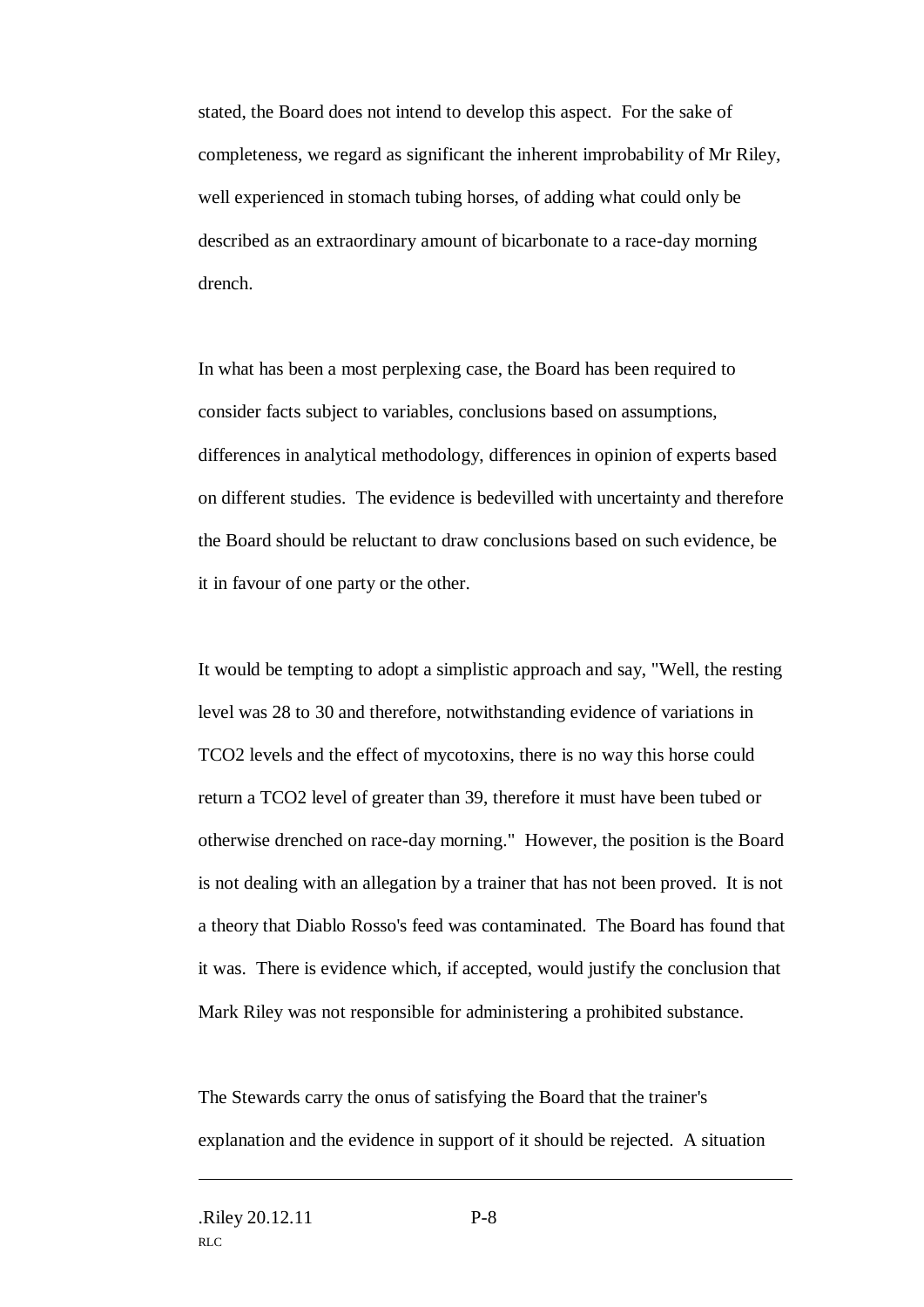has been reached where the majority of the Board is unable to be satisfied to the Briginshaw standard that the case has been proved. Accordingly, the majority of the Board believe that Charge 1 is and should be dismissed.

I now ask Mr Forrest to deliver the dissenting reasons.

MR FORREST: Trainer, Mr Mark Riley, has been charged with administering or causing to be administered to the horse Diablo Rosso on 4 August 2011 a prohibited substance, namely, alkalinising agents as evidenced by a TCO2 concentration of greater than 39 millimoles per litre in plasma detected in a pre-race sample taken at Bendigo that day, contrary to the Rules of Racing.

The finding on analysis by RASL and on confirmatory referee analysis of a plasma concentration of greater than 39 millimoles per litre is not in dispute. Mr Riley denies the charge. In his defence, it was put that the effect of eating food subsequently found to be contaminated was a significant factor in the TCO2 reading exceeding the threshold level of 36.0 TCO2 concentrations.

By way of background, another Riley-trained horse, Astraios, was transported by road to Adelaide on Friday, 29 July 2011, to run at Morphettville the next day. That night, the horse became ill, its condition rapidly deteriorated and it was put down early Sunday morning. At first, Hendra virus was suspected but a partial autopsy revealed that the horse contracted equine leukoencephalomalacia, known as mouldy corn disease. The cause of the disease is the mycotoxin fumonisin B1 found in affected corn feed. The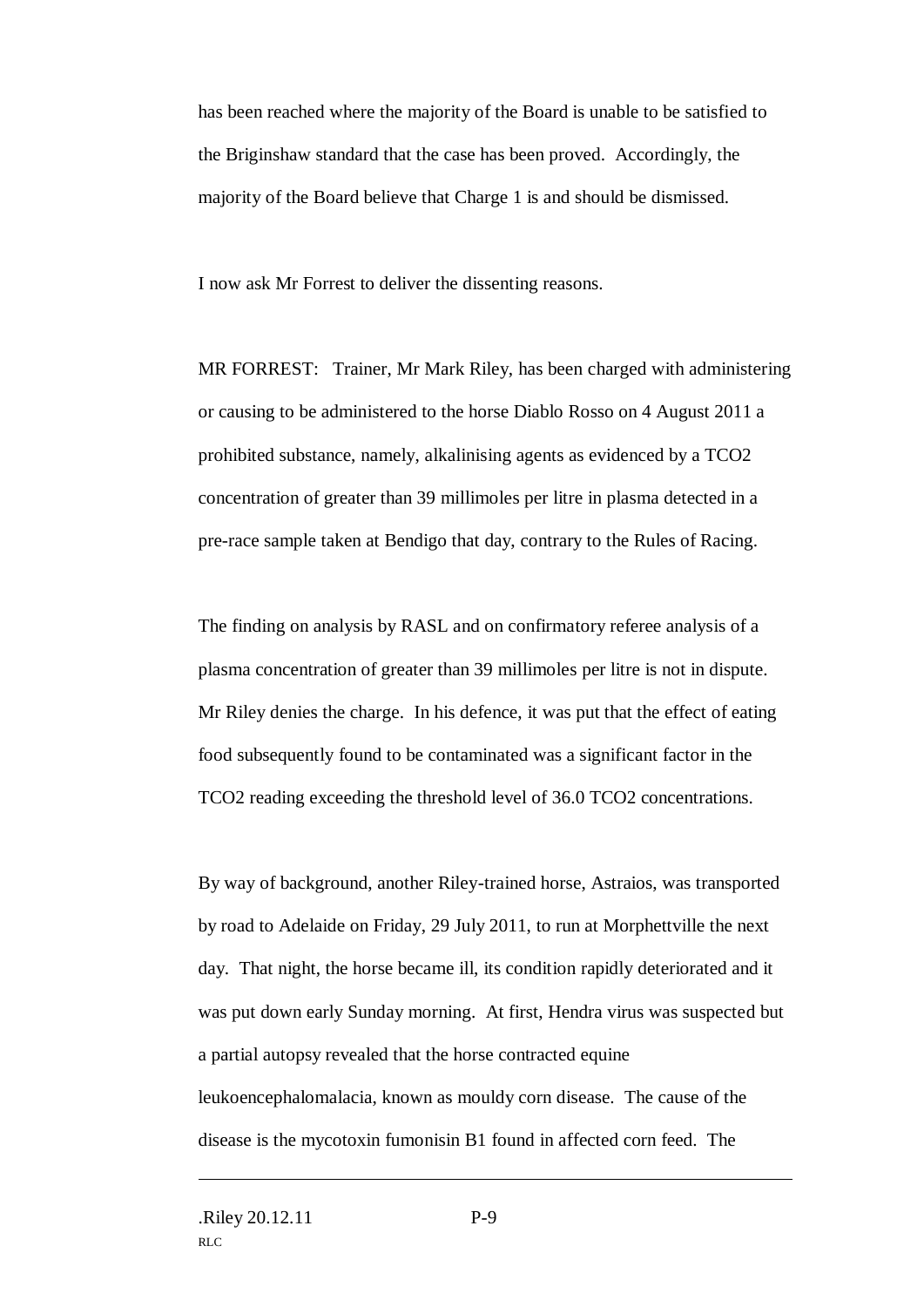disease is rare in Australia but more commonly found in North America where feeding practices differ.

Diablo Rosso raced at Bendigo on 4 August 2011 over 2400 metres. He raced poorly, finishing 19 lengths from the winner. Another Riley-trained horse, Vitreous, raced in Adelaide two days later, finishing 2nd. Vitreous returned a positive post-race blood sample, 39.4 millimoles per litre. Stewards notified Mr Riley on Monday, 8 August 2011 of the irregularity in the Diablo Rosso sample. Later in August, feed samples of corn and hay analysed by Agrifood Technology revealed the presence of fumonisin, 1.9 ppm B1, and 0.65 fumonisin B2. Stewards also had a corn sample analysed by Symbio Alliance which revealed 0.5 milligrams per kilogram fumonisin B1 and 0.5 milligrams per kilogram of fumonisin B2.

Leading up to the race on 4 August, Diablo Rosso's diet included corn feed. Mr Riley said that at about 9.15 the day before the Bendigo race, he stomach-tubed Diablo Rosso a drench containing electrolytes, 60 grams of Salkavite, 100 grams of bicarbonate and a Blud sachet, mixed with between 600 mils and a litre of water. Drenching normally takes him about three to five minutes to complete. Mr Riley routinely drenched his horses at least 24 hours before racing and, as part of his feeding program, from time to time feeds electrolytes and alkalinising supplements. He also carbohydrate-loads his horses leading up to race day.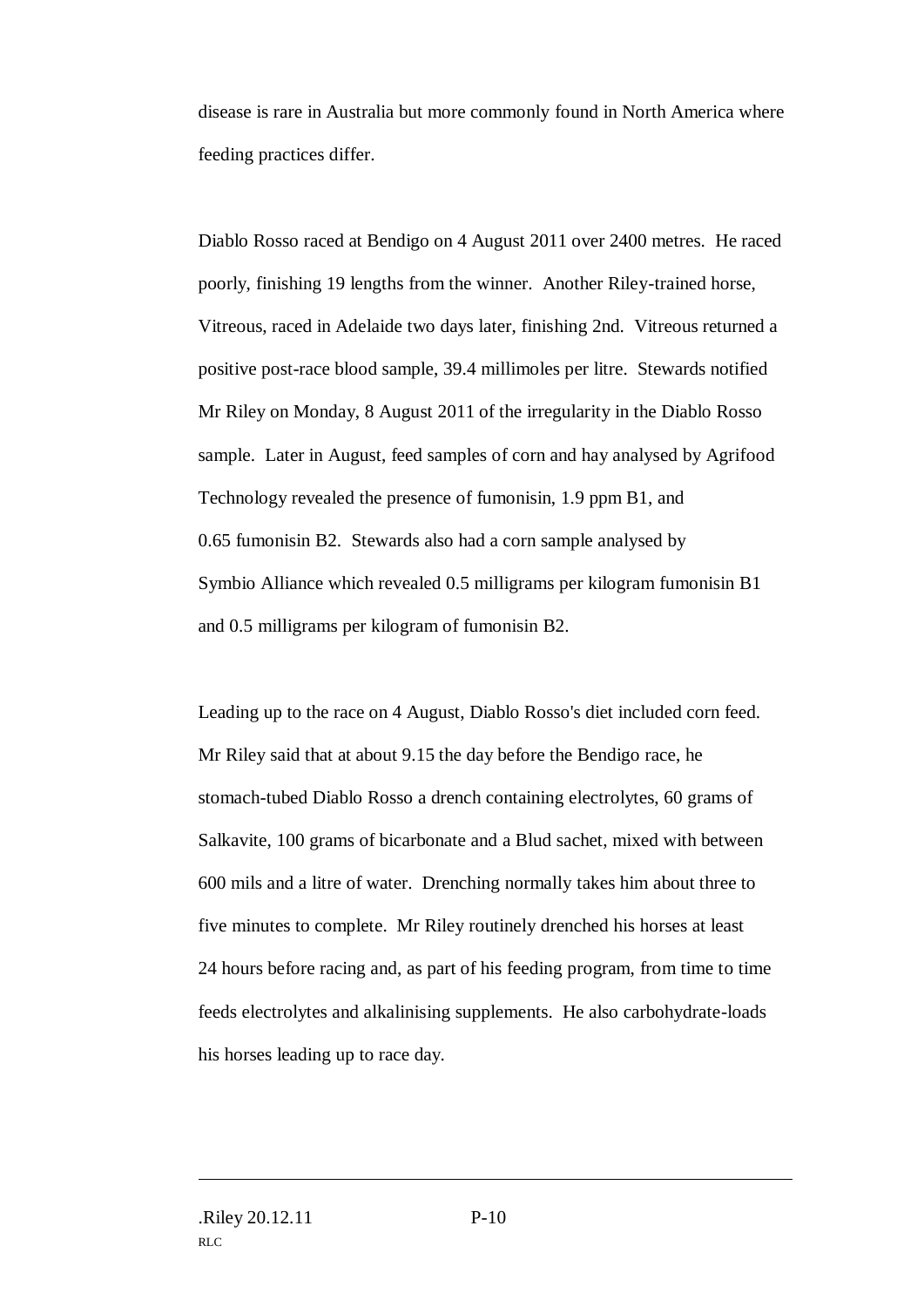In evidence, Mr Riley denied drenching Diablo Rosso on race day. It was his evidence that on 4 August 2011, he remained in bed because of back pain until about 30 minutes before he left for the races at about 10.30 am. He drove the vehicle, towing the float. His father Martin and strapper Kara Nickson were passengers. Nickson was away from the stables for about an hour before returning in time to go to the races. Assistant trainer Jason Bradshaw said he fed the horse breakfast and was otherwise occupied at the stables. He left the stables about 10.30 am. He denied any involvement in drenching that morning. Trackrider Logan McGill was unsure of his recollection of his movements that morning.

Veterinary surgeon Dr Walker reported that when he collected the blood sample from Diablo Rosso at Bendigo racecourse, the horse did not exhibit any unusual signs. On 10 August 2011, a blood sample taken from Diablo Rosso at Mr Riley's stables at the Stewards' request recorded, on analysis by RASL, a TCO2 concentration of 28 millimoles per litre.

Central to Mr Riley's defence was the contention that the 28 sample on 10 August 2011 was not a valid comparison with a race-day sample from which to draw conclusions because it did not take into account factors such as the differing feeding prior to race day, the effect of the drench the day before racing and dietary changes since the Bendigo race.

Mr Wheelahan, on Riley's behalf, advanced the proposition that the proper comparison is by reference to the blood test results from Gribbles Pathology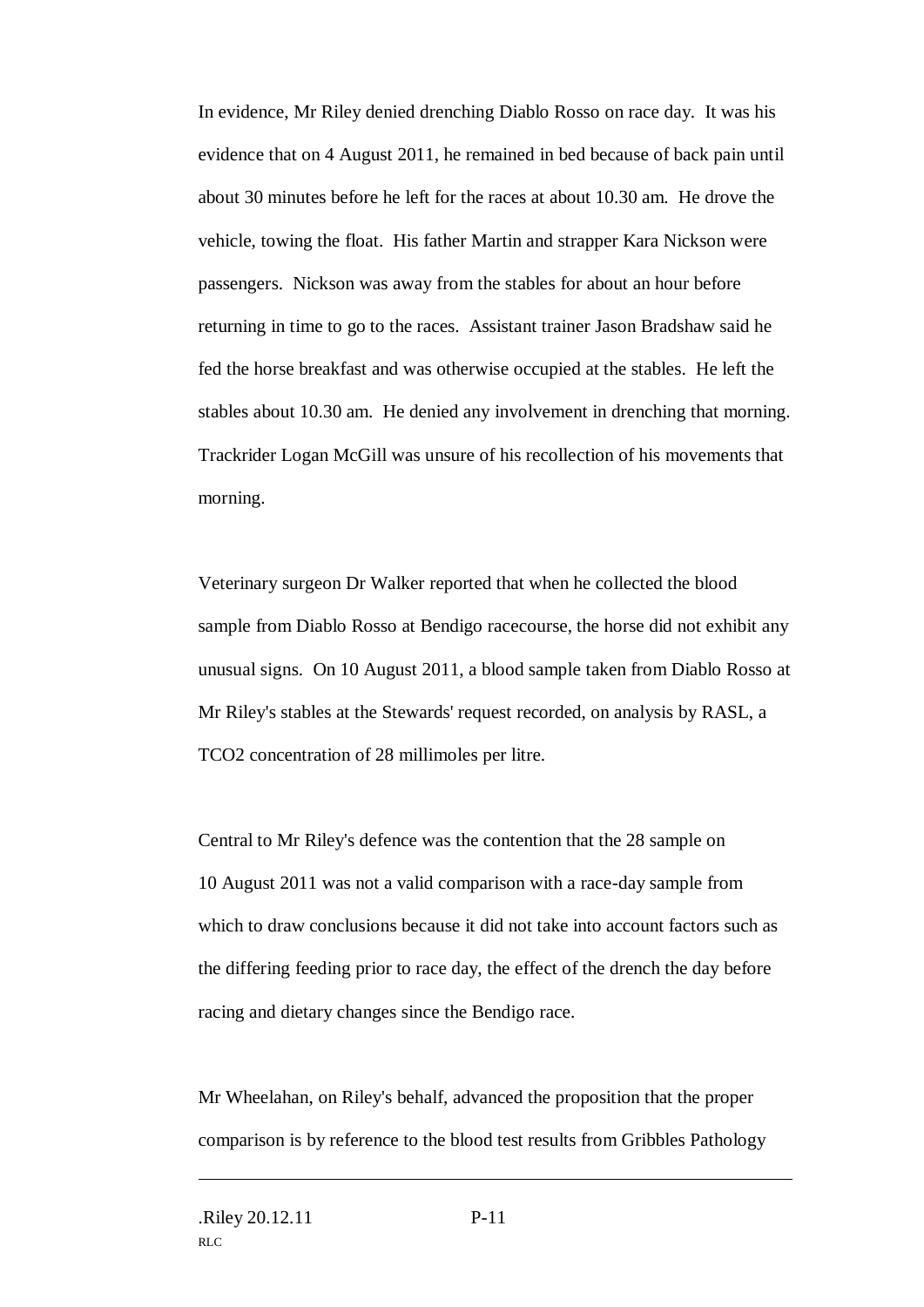for bicarbonate levels which he submitted that when transposed to TCO2 is the normal race-day level.

Mr Riley's practice is to obtain blood tests close to racing. Blood tests for Diablo Rosso on 26 July 2011, 1 August 2011 and 26 August 2011 revealed bicarbonate levels of 34, 33 and 33 millimoles per litre respectively.

Dr Richard Cust is a senior veterinary consultant to RVL. He said race-day and non-race-day averages of TCO2 concentration vary around 30 to 32 millimoles per litre. A horse on any day may vary 1 to 2 around the average value. In Dr Cust's opinion, the level of mycotoxin found in the feed had no significant role in producing the subject TCO2 reading because the level of mycotoxin found in the feed was very low. According to Dr Cust, while conceding a slight rise in TCO2 levels because of the ingestion of affected food was reasonable, the non-race-day sample on 10 August 2011 obtained by Stewards was in his mind significant. However, it must be acknowledged that Diablo Rosso had been on a fresh batch of food for a few days prior to that sample being taken. It was Dr Cust's concluded opinion that only by administration of alkalinising agents in the hours prior to racing was the race-day level achieved.

Dr Andrew Clarke, a veterinary science consultant, in a report provided for Mr Riley, concluded that given the feeding and management practices of the stable and the impact of mouldy corn, the TCO2 reading recorded on 4 August 2011 could occur without race-day administration. To achieve this result, he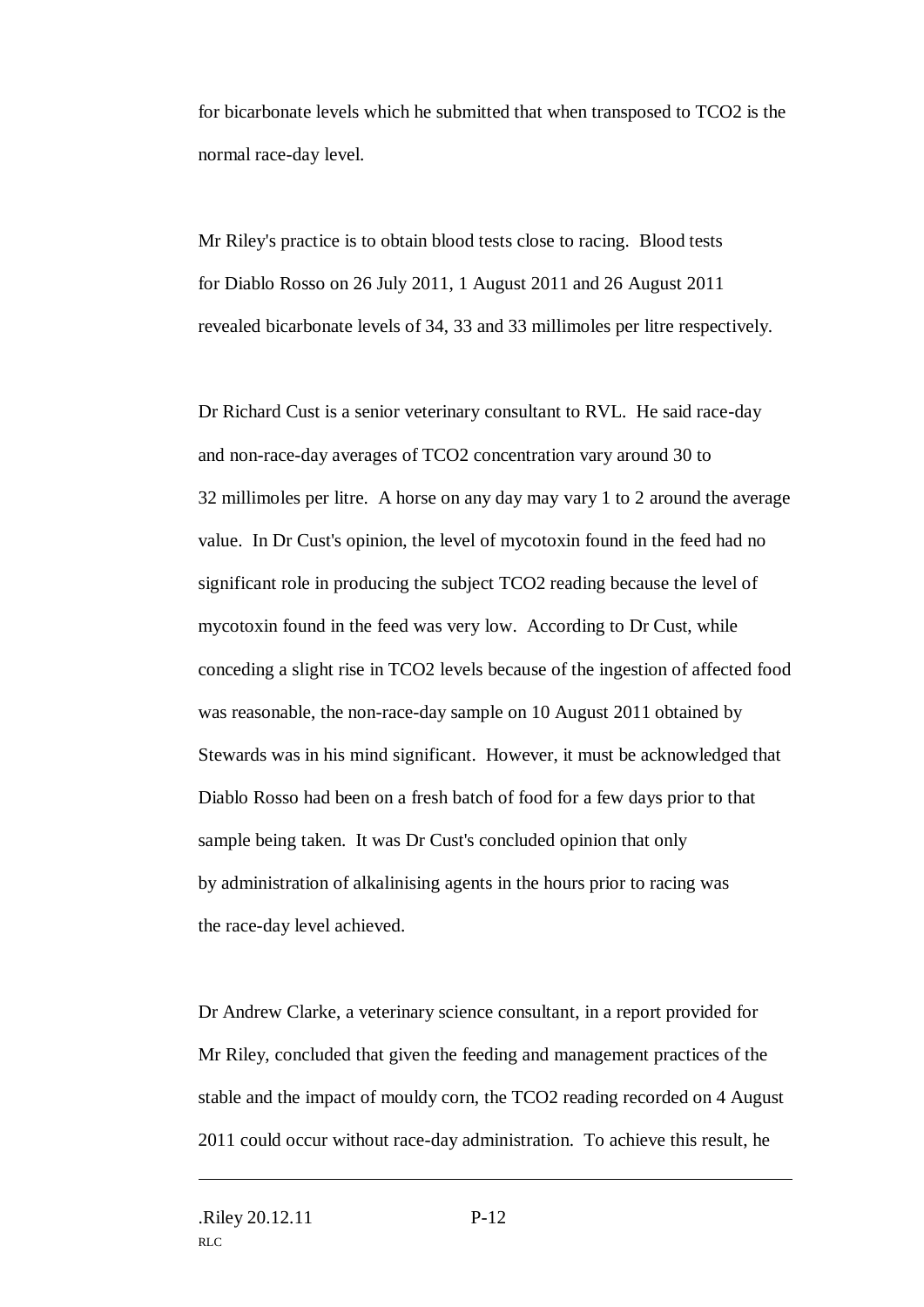relied on the Gribbles bicarbonate test results, that when transposed to a TCO2 concentration, will give a threshold level TCO2 reading. This he regards as the race-day level for Diablo Rosso. To this, he estimates a 10 per cent increase for fumonisin exposure, relying on a study attached to his report to arrive at the race-day level. Apart from that, Dr Clarke believes horses may have a much higher natural level of TCO2 than Dr Cust believes to be the case.

Dr John Vine, the laboratory director of RASL, with expertise in analytical chemistry, disagreed with Dr Clarke's opinion. In Dr Vine's view, transposing bicarbonate to TCO2 is not by simple arithmetic conclusion. Bicarbonate concentration, using a gas analyser machine, the Gribbles method, is a calculated rather than a measured value, not providing accuracy of TCO2 concentrations, he said.

Professor Trevor Smith is a professor of animal health and poultry science at Guelph University, Ontario, Canada. His area of expertise is toxicology, in the field of toxins in animal nutrition. To his knowledge, there is no scientific literature on the effect of fumonisin contaminated feed in blood TCO2 concentrations in horses and acknowledged that the effect of alkalinising agents on TCO2 in horses is not his area of expertise. In a report provided on behalf of Mr Riley, Professor Smith wrote: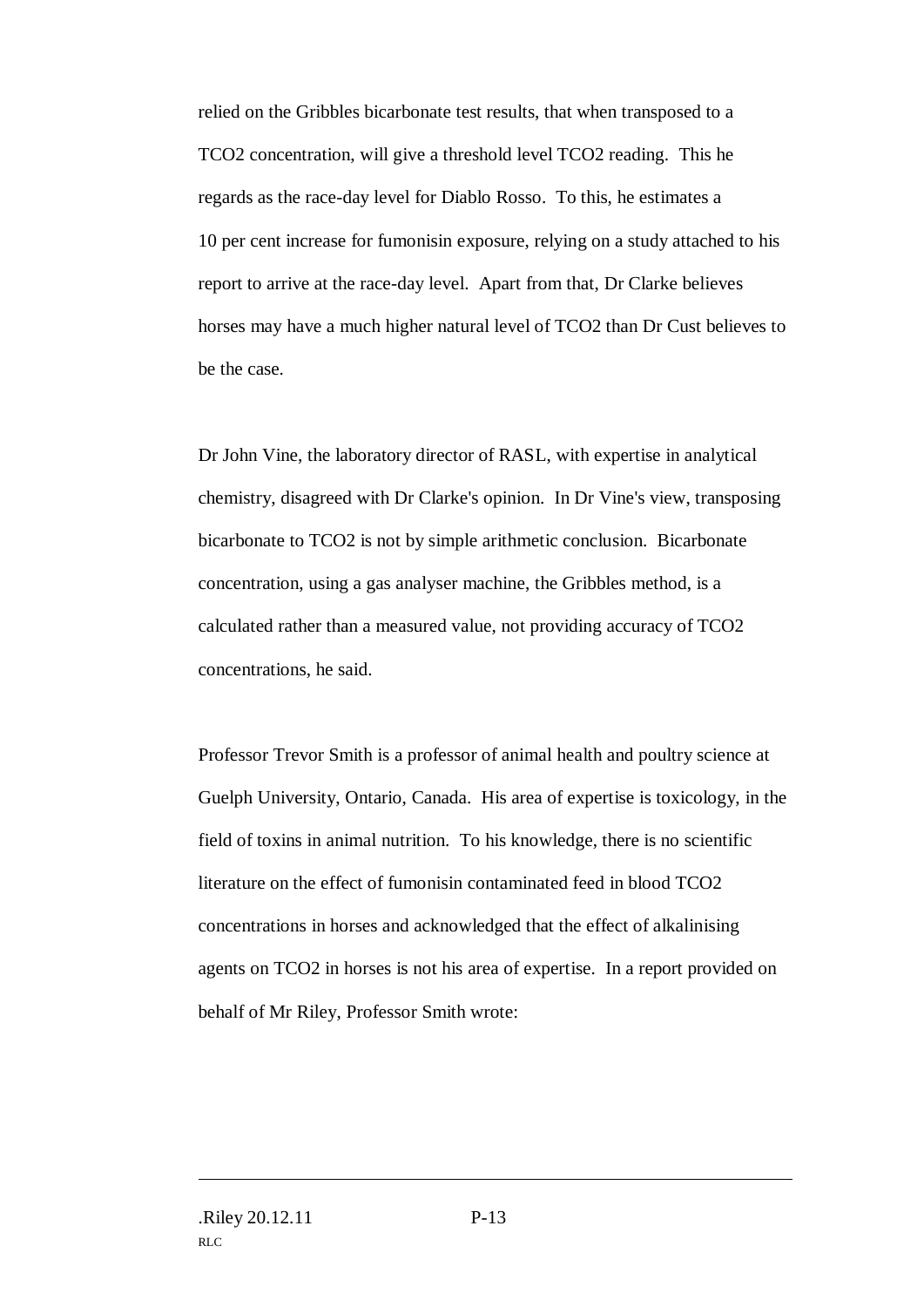*Based on the scientific literature, it is almost certain that large amounts of fusaric were present as co-contaminants in the maize in question. This maize was not analysed for fusaric acid. The loss of muscle coordination and lethargy triggered by fusaric acidinduced elevations in brain serotonin could certainly account for the poor performance of horses in this stable over the three-month period preceding the incidents in question. It is also highly likely that the cause of elevated plasma carbon dioxide concentrations seen in Diablo Rosso were due to fusaric acid-induced reductions in blood pressure, resulting in reduced carbon dioxide clearance by the lungs.*

*It is my opinion that the elevated plasma carbon dioxide concentration seen in Diablo Rosso were the accidental result of feed-borne mycotoxins.*

Professor Smith agreed the results of the feed-sampling analysis did not record any significant level of mycotoxin. He commented that the feed analysis results were probably a bit of an underestimate of the true fumonisin content, having regard to the death of a horse, the possibility of sampling errors and the non-detection of chemically modified fumonisin.

The circumstances of the death of Astraios I think lends some weight to Professor Smith's proposition.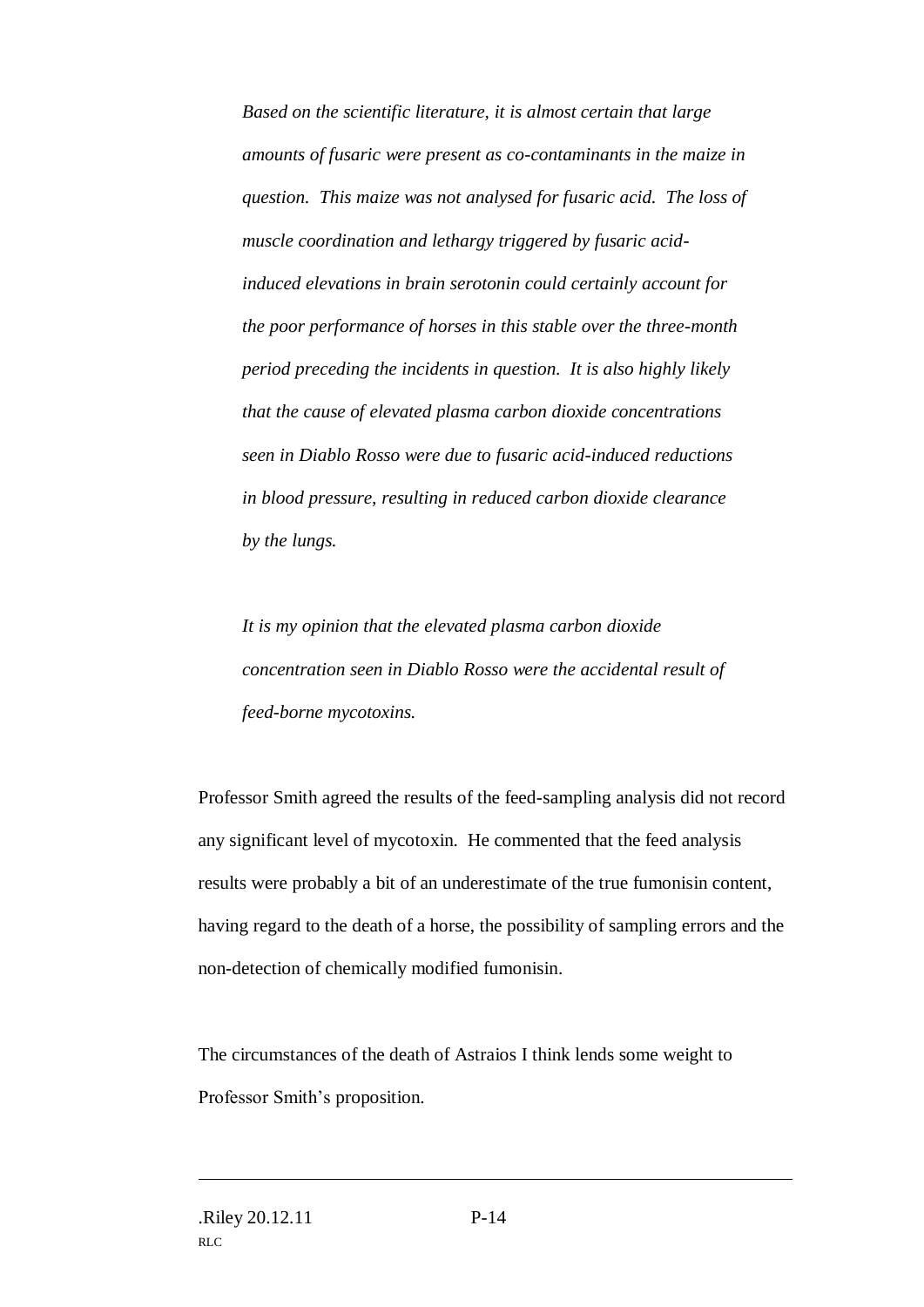Professor Smith also commented on the absence of analysis for fusaric acid in the diet, the effect of which elevation of blood serotonin may result in behavioural changes, reduced feed intake, loss of muscle coordination and lethargy. He added that even if the fusaric levels were known, there is no scientific literature that provides an answer to TCO2 levels.

However, in arriving at his opinion that fusaric acid could account for the poor performance of the Riley stable horses in the previous month, Professor Smith relied on information given to him by Mark Riley. Professor Smith's conclusion as to the effect of fusaric acid and by extension to the elevated TCO2 concentration, is for present purposes I think somewhat tenuous in the absence of evidence in Diablo Rosso, or any other stable horses for that matter, of the symptoms to which Professor Smith referred and also when the strike rate of Riley-trained horses around that period is considered.

In fairness to Professor Smith, in the end he acknowledged that he had insufficient information.

Having considered all the evidence, I am persuaded by the opinion of Dr Cust that the very low level of fumonisin revealed by feed sampling would have very little effect on the TCO2 level. Although Dr Walker, when taking the subject sample, reported nothing untoward with the horse, I also accept that this is not necessarily conclusive of a horse's health. Dr Clarke relies on the Gribbles bicarbonate levels. Notwithstanding Dr Vine's criticism of their accuracy of measurement for TCO2 purposes, if it be assumed for present